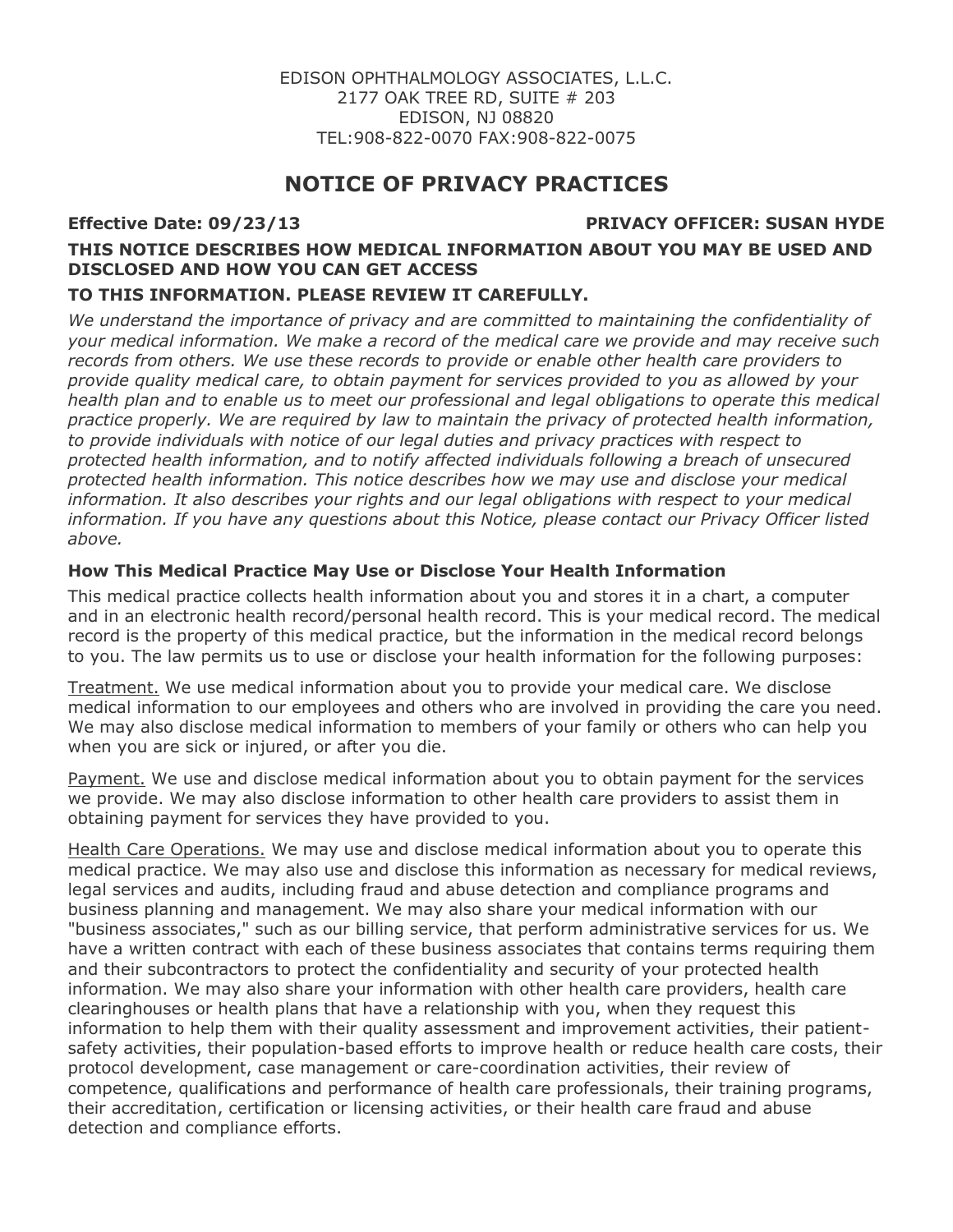Sign In Sheet. We may use and disclose medical information about you by having you sign in when you arrive at our office. We may also call out your name when we are ready to see you.

Notification and Communication With Family. We may disclose your health information to notify or assist in notifying a family member, your personal representative or another person responsible for your care about your location, your general condition or, unless you had instructed us otherwise, in the event of your death. In the event of a disaster, we may disclose information to a relief organization so that they may coordinate these notification efforts. We may also disclose information to someone who is involved with your care or helps pay for your care. If you are able and available to agree or object, we will give you the opportunity to object prior to making these disclosures, although we may disclose this information in a disaster even over your objection if we believe it is necessary to respond to the emergency circumstances. If you are unable or unavailable to agree or object, our health professionals will use their best judgment in communication with your family and others.

Marketing. Provided we do not receive any payment for making these communications, we may contact you to give you information about products or services related to your treatment, case management or care coordination, or to direct or recommend other treatments, therapies, health care providers or settings of care that may be of interest to you. We may similarly describe products or services provided by this practice and tell you which health plans this practice participates in. We may also encourage you to maintain a healthy lifestyle and get recommended tests, participate in a disease management program, provide you with small gifts, tell you about government sponsored health programs or encourage you to purchase a product or service when we see you, for which we may be paid. Finally, we may receive compensation which covers our cost of reminding you to take and refill your medication, or otherwise communicate about a drug or biologic that is currently prescribed for you. We will not otherwise use or disclose your medical information for marketing purposes or accept any payment for other marketing communications without your prior written authorization. The authorization will disclose whether we receive any compensation for any marketing activity you authorize, and we will stop any future marketing activity to the extent you revoke that authorization.

Sale of Health Information. We will not sell your health information without your prior written authorization. The authorization will disclose that we will receive compensation for your health information if you authorize us to sell it, and we will stop any future sales of your information to the extent that you revoke that authorization.

Required by Law. As required by law, we will use and disclose your health information, but we will limit our use or disclosure to the relevant requirements of the law. When the law requires us to report abuse, neglect or domestic violence, or respond to judicial or administrative proceedings, or to law enforcement officials, we will further comply with the requirement set forth below concerning those activities.

Public Health. We may, and are sometimes required by law, to disclose your health information to public health authorities for purposes related to: preventing or controlling disease, injury or disability; reporting child, elder or dependent adult abuse or neglect; reporting domestic violence; reporting to the Food and Drug Administration problems with products and reactions to medications; and reporting disease or infection exposure. When we report suspected elder or dependent adult abuse or domestic violence, we will inform you or your personal representative promptly unless in our best professional judgment, we believe the notification would place you at risk of serious harm or would require informing a personal representative we believe is responsible for the abuse or harm. Health Oversight Activities. We may, and are sometimes required by law, to disclose your health information to health oversight agencies during the course of audits, investigations, inspections, licensure and other proceedings, subject to the limitations imposed by law.

Health Oversight Activities. We may, and are sometimes required by law, to disclose your health information to health oversight agencies during the course of audits, investigations, inspections, licensure and other proceedings, subject to the limitations imposed by law.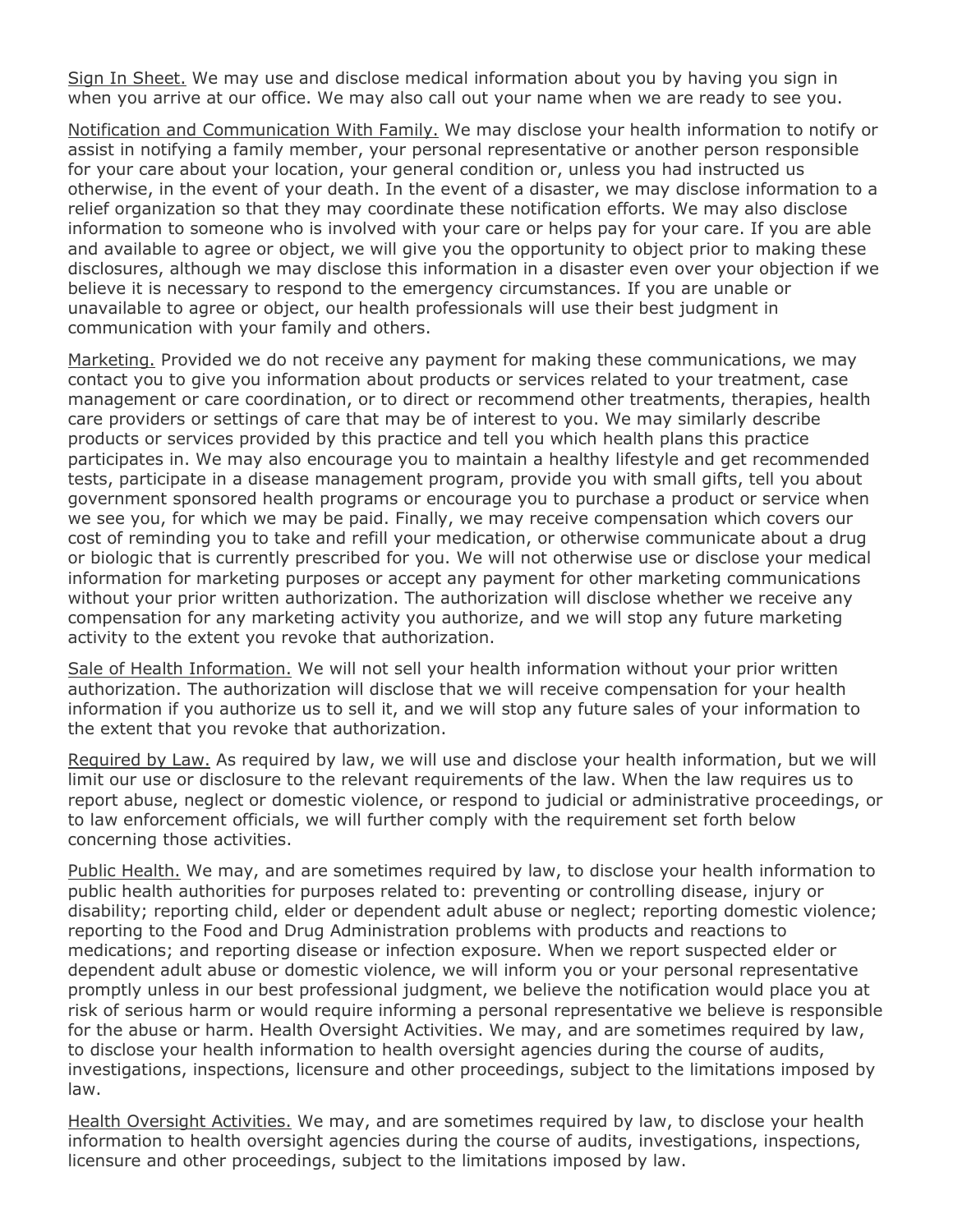Judicial and Administrative Proceedings. We may, and are sometimes required by law, to disclose your health information in the course of any administrative or judicial proceeding to the extent expressly authorized by a court or administrative order. We may also disclose information about you in response to a subpoena, discovery request or other lawful process if reasonable efforts have been made to notify you of the request and you have not objected, or if your objections have been resolved by a court or administrative order.

Law Enforcement. We may, and are sometimes required by law, to disclose your health information to a law enforcement official for purposes such as identifying or locating a suspect, fugitive, material witness or missing person, complying with a court order, warrant, grand jury subpoena and other law enforcement purposes.

Coroners. We may, and are often required by law, to disclose your health information to coroners in connection with their investigations of deaths.

Organ or Tissue Donation. We may disclose your health information to organizations involved in procuring, banking or transplanting organs and tissues.

Public Safety. We may, and are sometimes required by law, to disclose your health information to appropriate persons in order to prevent or lessen a serious and imminent threat to the health or safety of a particular person or the general public.

Proof of Immunization. We will disclose proof of immunization to a school that is required to have it before admitting a student where you have agreed to the disclosure on behalf of yourself or your dependent.

Specialized Government Functions. We will disclose proof of immunization to a school that is required to have it before admitting a student where you have agreed to the disclosure on behalf of yourself or your dependent.

Worker's Compensation We may disclose your health information as necessary to comply with workers' compensation laws. We are also required by law to report cases of occupational injury or occupational illness to the employer or workers' compensation insurer.

Change of Ownership. In the event that this medical practice is sold or merged with another organization, your health information/record will become the property of the new owner, although you will maintain the right to request that copies of your health information be transferred to another physician or medical group.

Breach Notification. In the case of a breach of unsecured protected health information, we will notify you as required by law.

#### **When This Medical Practice May Not Use or Disclose Your Health Information**

Except as described in this Notice of Privacy Practices, this medical practice will, consistent with its legal obligations, not use or disclose health information which identifies you without your written authorization. If you do authorize this medical practice to use or disclose your health information for another purpose, you may revoke your authorization in writing at any time.

#### **Your Health Information Rights**

Right to Request Special Privacy Protections. You have the right to request restrictions on certain uses and disclosures of your health information by a written request specifying what information you want to limit, and what limitations on our use or disclosure of that information you wish to have imposed. If you tell us not to disclose information to your commercial health plan concerning health care items or services for which you paid for in full out-of-pocket, we will abide by your request, unless we must disclose the information for treatment or legal reasons. We reserve the right to accept or reject any other request, and will notify you of our decision.

Right to Request Confidential Communications. You have the right to request that you receive your health information in a specific way or at a specific location. For example, you may ask that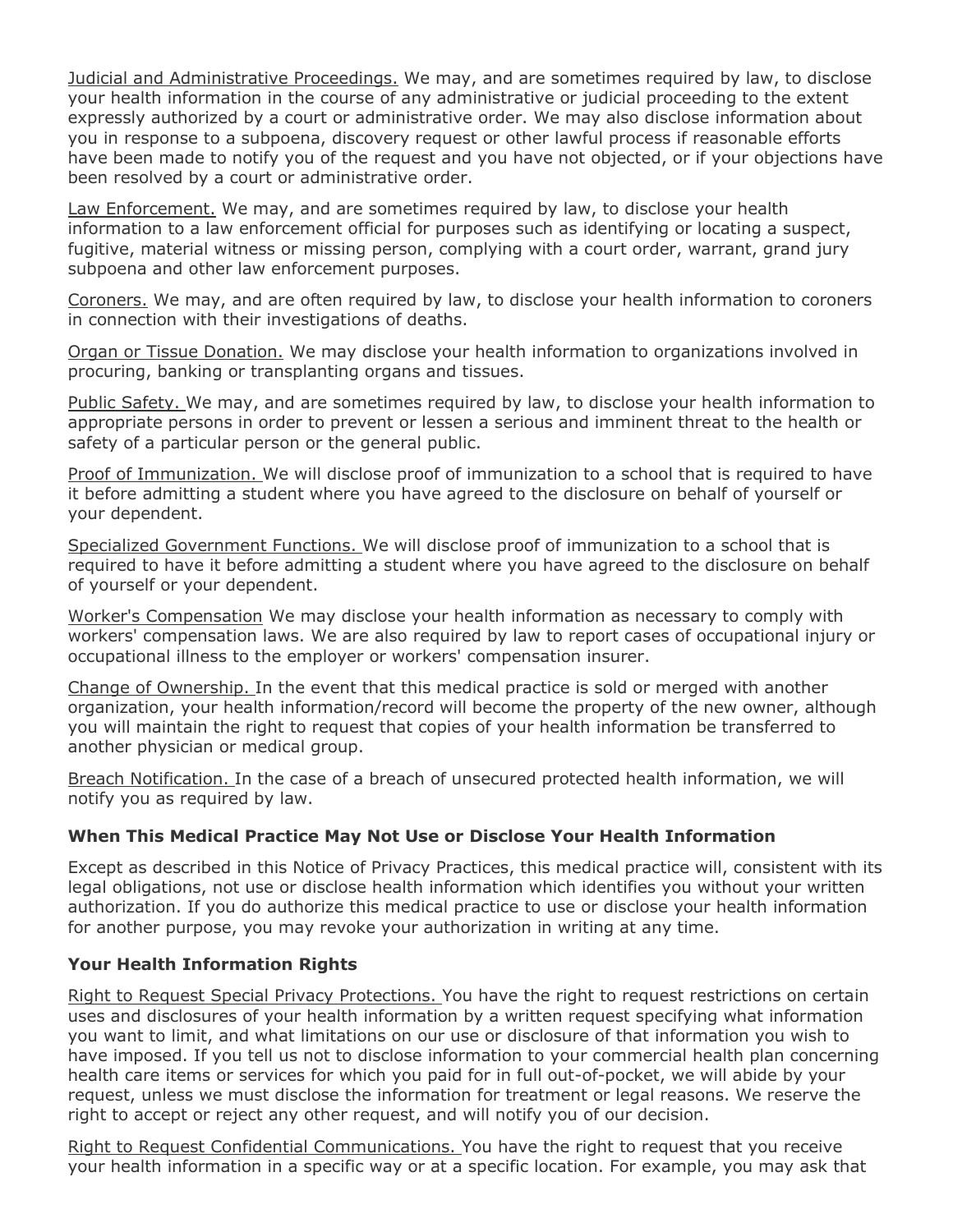we send information to a particular e-mail account or to your work address. We will comply with all reasonable requests submitted in writing which specify how or where you wish to receive these communications.

Right to Inspect and Copy. You have the right to inspect and copy your health information, with limited exceptions. To access your medical information, you must submit a written request detailing what information you want access to, whether you want to inspect it or get a copy of it, and if you want a copy, your preferred form and format. We will provide copies in your requested form and format if it is readily producible, or we will provide you with an alternative format you find acceptable, or if we can't agree and we maintain the record in an electronic format, your choice of a readable electronic or hardcopy format. We will also send a copy to any other person you designate in writing. We will charge a reasonable fee which covers our costs for labor, supplies, postage, and if requested and agreed to in advance, the cost of preparing an explanation or summary. We may deny your request under limited circumstances. If we deny your request to access your child's records or the records of an incapacitated adult you are representing because we believe allowing access would be reasonably likely to cause substantial harm to the patient, you will have a right to appeal our decision.

Right to Amend or Supplement. You have a right to request that we amend your health information that you believe is incorrect or incomplete. You must make a request to amend in writing, and include the reasons you believe the information is inaccurate or incomplete. We are not required to change your health information, and will provide you with information about this medical practice's denial and how you can disagree with the denial. We may deny your request if we do not have the information, if we did not create the information (unless the person or entity that created the information is no longer available to make the amendment), if you would not be permitted to inspect or copy the information at issue, or if the information is accurate and complete as is. If we deny your request, you may submit a written statement of your disagreement with that decision, and we may, in turn, prepare a written rebuttal. All information related to any request to amend will be maintained and disclosed in conjunction with any subsequent disclosure of the disputed information.

Right to an Accounting of Disclosures. You have a right to receive an accounting of disclosures of your health information made by this medical practice, except that this medical practice does not have to account for the disclosures provided to you or pursuant to your written authorization, or as described in paragraphs 1 (treatment), 2 (payment), 3 (health care operations), 6 (notification and communication with family) and 18 (specialized government functions) of Section A of this Notice of Privacy Practices or disclosures for purposes of research or public health which exclude direct patient identifiers, or which are incident to a use or disclosure otherwise permitted or authorized by law, or the disclosures to a health oversight agency or law enforcement official to the extent this medical practice has received notice from that agency or official that providing this accounting would be reasonably likely to impede their activities.

Right to a Paper or Electronic Copy of this Notice. You have a right to notice of our legal duties and privacy practices with respect to your health information, including a right to a paper copy of this Notice of Privacy Practices, even if you have previously requested its receipt by e-mail. If you would like to have a more detailed explanation of these rights or if you would like to exercise one or more of these rights, contact our Privacy Officer listed at the top of this Notice of Privacy Practices.

#### **Changes to this Notice of Privacy Practices**

We reserve the right to amend this Notice of Privacy Practices at any time in the future. Until such amendment is made, we are required by law to comply with the terms of this Notice currently in effect. After an amendment is made, the revised Notice of Privacy Protections will apply to all protected health information that we maintain, regardless of when it was created or received. We will keep a copy of the current notice posted in our reception area, and a copy will be available at each appointment.